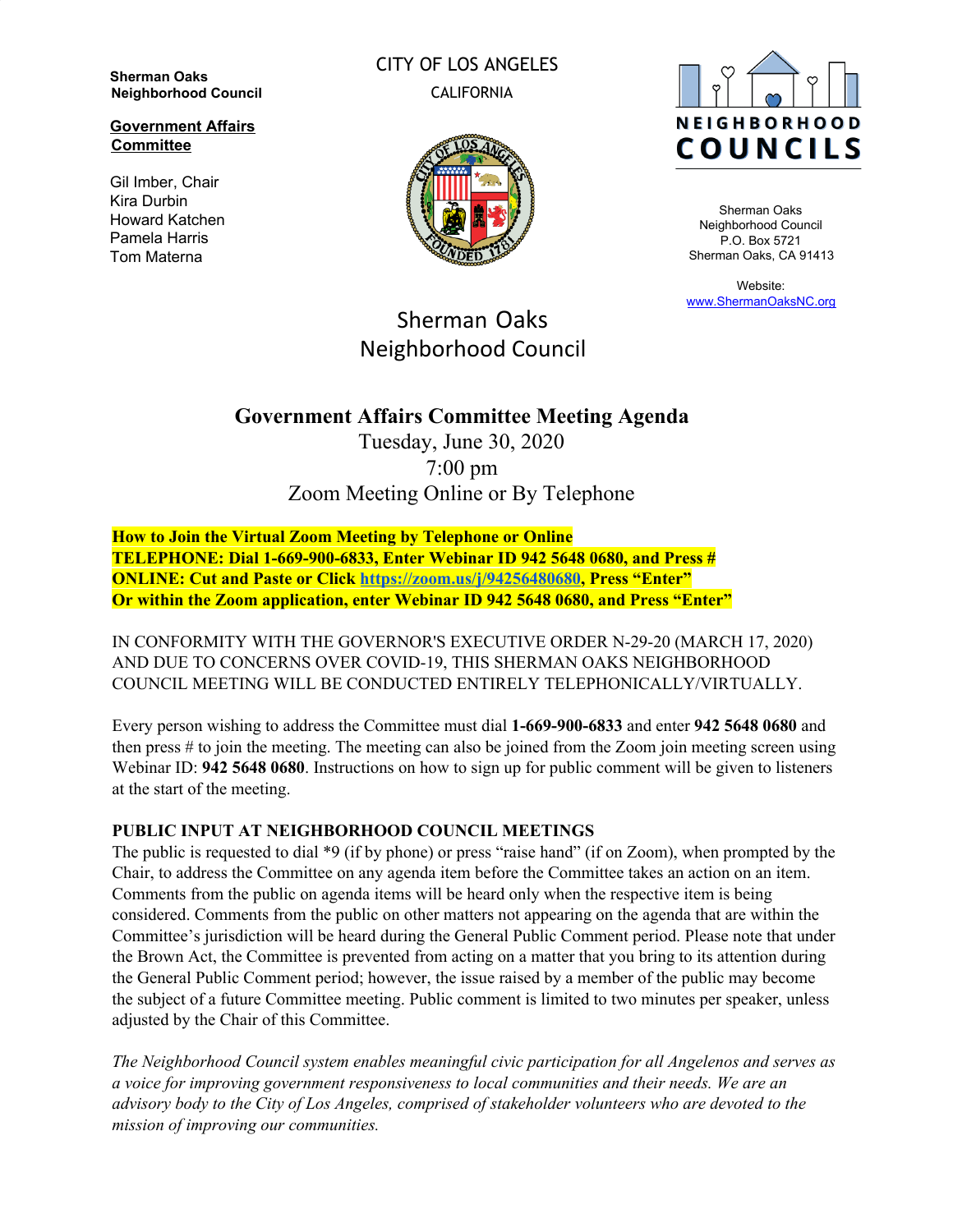Sherman Oaks Neighborhood Council Government Affairs Committee Agenda, Tuesday, June 30, 2020, 7:00 pm Page 2

- **1. Call to Order**
- **2. Roll Call**
- **3. Administrative Motions**
	- a. Approval of the minutes of the June 9, 2020 meeting.

### **4. Comments by Public Officials**

### **5. Chair's Report**

### **6. Action Items Which May Be Voted Upon**

- a. [CF 20-0429](https://cityclerk.lacity.org/lacityclerkconnect/index.cfm?fa=ccfi.viewrecord&cfnumber=20-0429). COVID-19 Quarantine Emergency Situation / Masks Required / Ordinance.
	- i. Possible Motion and Vote.
- b. [CF 20-0078](https://cityclerk.lacity.org/lacityclerkconnect/index.cfm?fa=ccfi.viewrecord&cfnumber=20-0078). Elmoo Nine Departure / RNAV Procedure / Orosz Three / Slaap Two / Bob Hope Airport / San Fernando Valley / Arroyo-Verdugo Area / Federal Aviation Administration (FAA) / Environmental Assessment.
	- i. Possible Motion and Vote.
	- ii. Further discussion, motion, and vote possible on airport [CF](https://cityclerk.lacity.org/lacityclerkconnect/index.cfm?fa=ccfi.viewrecord&cfnumber=20-0812) [20-0812](https://cityclerk.lacity.org/lacityclerkconnect/index.cfm?fa=ccfi.viewrecord&cfnumber=20-0812), COVID-19 / BOAC Actions / June 18, 2020.
- c. [CF 20-0609](https://cityclerk.lacity.org/lacityclerkconnect/index.cfm?fa=ccfi.viewrecord&cfnumber=20-0609). Planning Commissions Actions Overwrite Removal.
	- i. Possible Motion and Vote.
- d. [CF 20-0608](https://cityclerk.lacity.org/lacityclerkconnect/index.cfm?fa=ccfi.viewrecord&cfnumber=20-0608). Office of Anti-Corruption and Transparency / Independent Auditors and Investigators / Land Use / Quid Pro Quo Activity. i. Possible Motion and Vote.
- 
- **7. Additional Items for Discussion**
	- a. [CF 20-0838](https://cityclerk.lacity.org/lacityclerkconnect/index.cfm?fa=ccfi.viewrecord&cfnumber=20-0838). Permanent Slow Streets Network / Pilot Program.
	- b. The People's Budget. See [Budget Proposal Fiscal Year, CF 20-0600](https://cityclerk.lacity.org/lacityclerkconnect/index.cfm?fa=ccfi.viewrecord&cfnumber=20-0600), previously adopted by SONC on May 11, 2020 (agenda item IV.r).
	- c. [CF 20-0002-S94](https://cityclerk.lacity.org/lacityclerkconnect/index.cfm?fa=ccfi.viewrecord&cfnumber=20-0002-S94). Statewide Millionaire Tax / Safety Net Programs.
	- d. [CF 20-0528](https://cityclerk.lacity.org/lacityclerkconnect/index.cfm?fa=ccfi.viewrecord&cfnumber=20-0528). La Maida Street / Peach Avenue / Camarillo Street / Sepulveda Boulevard / 405 Freeway / Hollywood (101) Freeway / Sherman Oaks Capital Partners, LLC / II Villaggio Toscano / Permit.
	- e. Possible agenda items for next meeting.

## **8. Public Comments on Non-Agenda Items Within the Committee's Jurisdiction**

## **9. Adjournment**

\*All Council File (CF) items contain a hyperlink to the applicable source legislation.